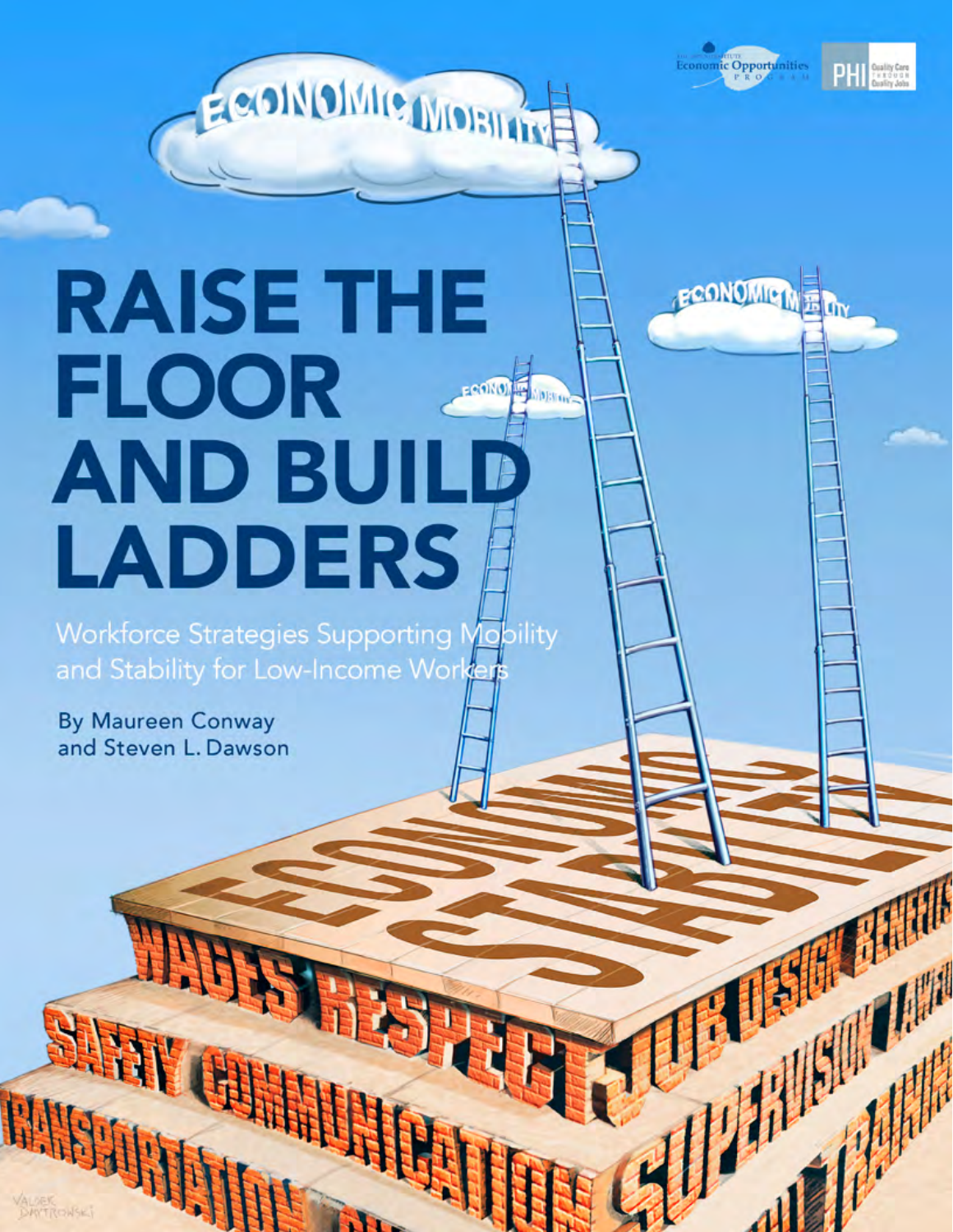Cover Illustration by Valdek Dymtrowski

For all inquiries, please contact:

The Aspen Institute One Dupont Circle, NW Suite 700 Washington, DC 20036 Phone: (202) 736-5800 Fax: (202) 467-0790

Copyright © 2016 by The Aspen Institute

The Aspen Institute One Dupont Circle, NW Suite 700 Washington, DC 20036

Published in the United States of America in 2016 by The Aspen Institute

All rights reserved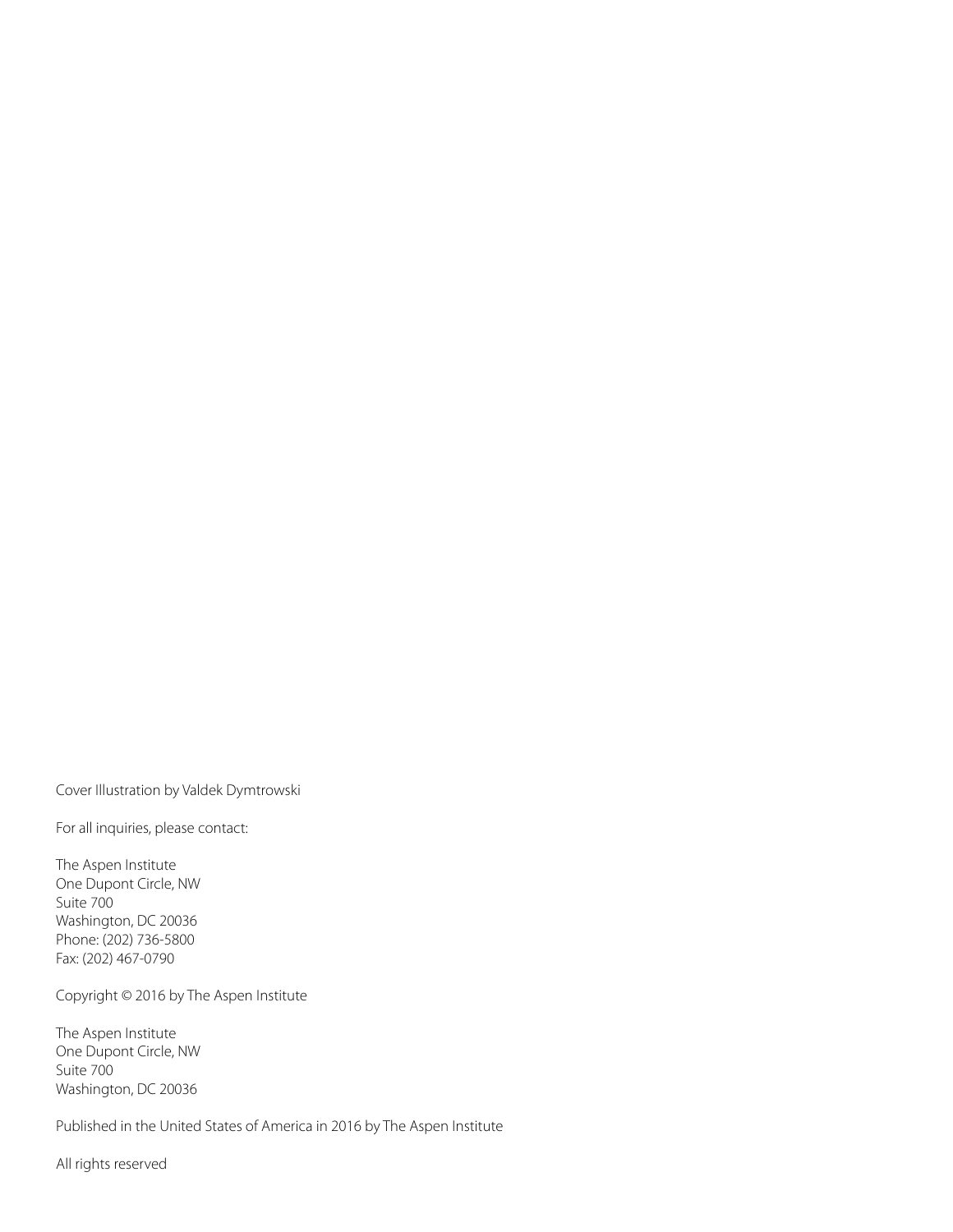# **Raise the Floor** *and* **Build Ladders**

Workforce Strategies Supporting Mobility and Stability for Low-Income Workers<sup>1</sup>

**by Maureen Conway and Steven L. Dawson**

### **Purpose of Document**

This brief argues for a rebalancing of workforce development strategies—both policy and practice—to improve the lives of low-wage workers. The authors hope to encourage a broader range of workforce interventions that not only help low-wage workers climb out of poor-quality jobs into better jobs but also help low-wage workers make their current jobs better.

Therefore, we explicitly call for the workforce development field—broadly defined to include workforce practitioners, advocates for low-income workers, and funders and policy makers—to explore and support workforce interventions that not only encourage career mobility but also help ensure basic economic stability. For millions of low-wage workers in the United States, our hope is to both raise the floor *and* build ladders.

### **A Fundamentally Different Labor Market**

The U.S. economy has changed fundamentally since the robust, job-generating days of the mid-1990s. Today, employers are creating relatively fewer living-wage jobs and far more low-wage, poor-quality jobs, and this trend is likely to continue. Jobs requiring at least some education beyond high school are generally better paying. The United State Bureau of Labor Statistics projects, however, that *over the next decade occupations that require no more than a high school diploma will add 8.8 million jobs, 56% of all new jobs.*<sup>2</sup>

Specifically, the U.S. Bureau of Labor Statistics projects that the following occupations will be among those with the largest growth in the coming decade: retail sales persons, home health aides, food prep and food service workers, landscapers and groundskeepers, security guards, and child care workers. These jobs are not only low-wage; they also often have irregular and erratic hours, few employment benefits and limited advancement possibilities.

2 Emily Richards and David Terkanian, Occupational Employment Projections to 2022, *Monthly Labor Review.* December 2013, Online: www.bls.gov/opub/mlr/2013/article/occupational-employment-projections-to-2022.htm.

<sup>1</sup> "Raise the Floor and Build Ladders: Workforce Strategies Supporting Mobility and Stability" was originally published by the Aspen Institute Economic Opportunities Program and PHI in April 2014. This 2016 version reflects minor style changes to the original piece.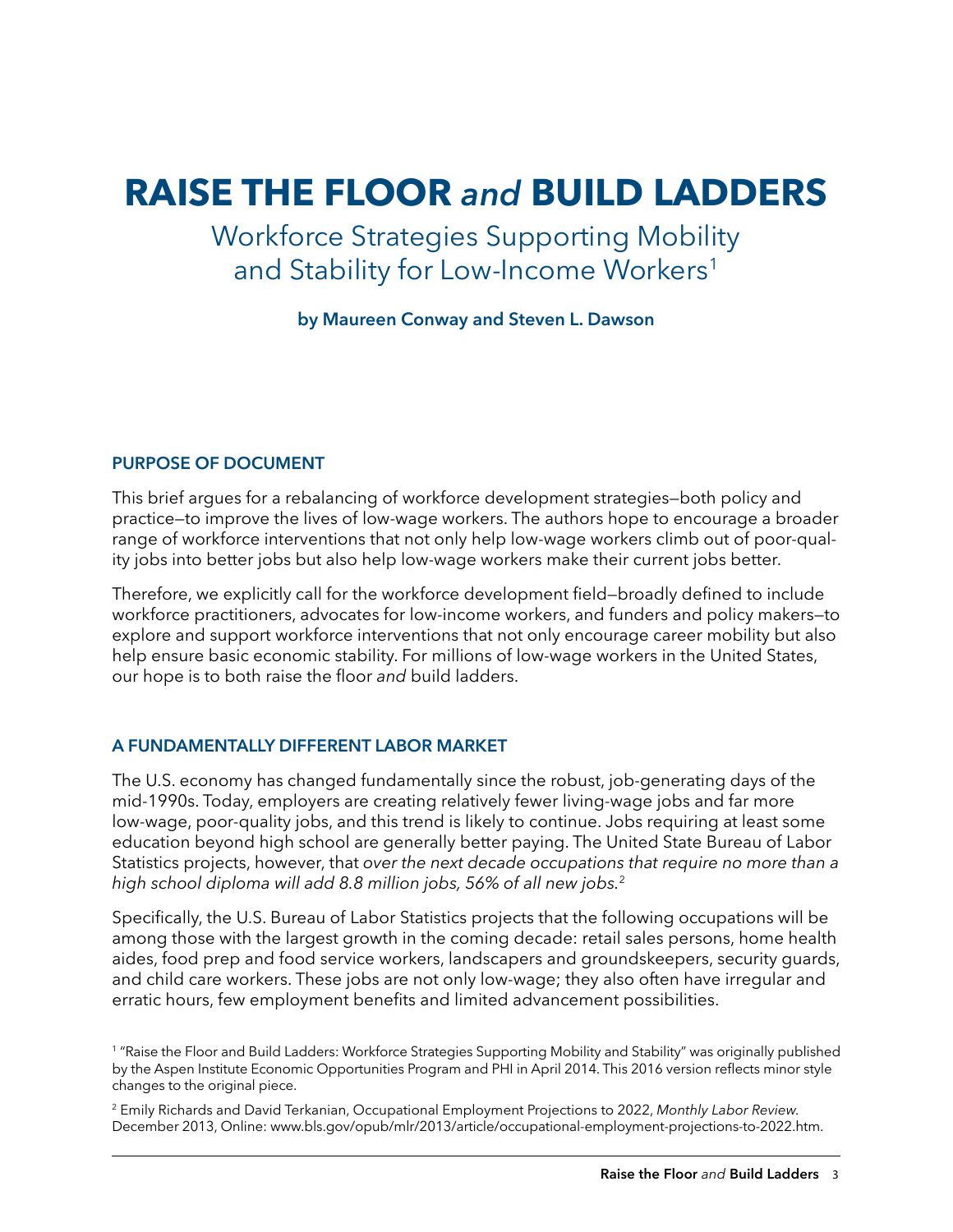Thus, "good jobs" are becoming scarcer. In fact, many former middle-class workers are increasingly forced to climb *down* the occupational ladder, accepting jobs for which they are overqualified. This, in turn, intensifies competition even for relatively low-wage employment. As a result, upward mobility into the middle class is a possibility for fewer and fewer low-income people.

The hard truth is that millions of tomorrow's workers will have no realistic option except to make do as best they can, struggling each day not for *mobility* but simply *stability*. The question we pose in response is: What additional strategies will the workforce development community offer those millions of U.S. workers who are destined to remain trapped within our country's expanding low-wage labor market?

# **Adapting to the Economy We Have**

Career ladder strategies remain essential, for we must not forsake the American dream of mobility toward a middle-class life. Yet even for many initiatives pursuing a career development strategy, stability and mobility are closely intertwined—for a ladder is not secure unless it rests on stable ground. Those who attempt to climb a career ladder require a degree of stability as a prerequisite to advancement. Indeed, financial pressure is one of the primary causes of failure for many postsecondary students.<sup>3</sup>

Therefore, just as our economy has profoundly shifted and the nature of work has changed, we, in turn, urge the workforce development community to rebalance fundamentally its strategies in response—forging a combination of policy and practice interventions that simultaneously *build ladders* to assist career development and *raise the floor* to make poor-quality jobs better. Though clearly we are not calling for every stakeholder within the workforce development field to redirect its interventions (for in some employment sectors, a focused career ladder intervention is entirely appropriate), we do believe the workforce field as a whole must now construct a balanced "ladders *and* floors" framework.

# **Examples of** *Raise the Floor and Build Ladders* **Strategies**

A number of organizations have begun to focus on this work, often addressing the needs of workers employed in sectors that, until recently, have received little attention in the workforce development community. The following are just a few examples of *Raise the Floor* and *Build Ladders* initiatives that have generated documented success for both workers and employers.

**Restaurant workers:** ROC-United, a national nonprofit headquartered in New York City, provides training for entry-level staff, undertakes policy research on the restaurant labor market, and leads campaigns against specific "low road" restaurant employers who break labor laws. It has organized an alternative trade association of "high road" employers who encourage career development within their restaurants and who together advocate for improved labor regulations within the industry.

<sup>3</sup> For example, in "With Their Whole Lives Ahead of Them," Public Agenda finds the number one reason students leave school is the need to work. See: www.publicagenda.org/pages/with-their-whole-lives-ahead-of-them. Similarly, the Pew Hispanic Center finds: "The biggest reason for the gap between the high value Latinos place on education and their more modest aspirations to finish college appears to come from financial pressure to support a family." See: pewhispanic.org/files/reports/115.pdf.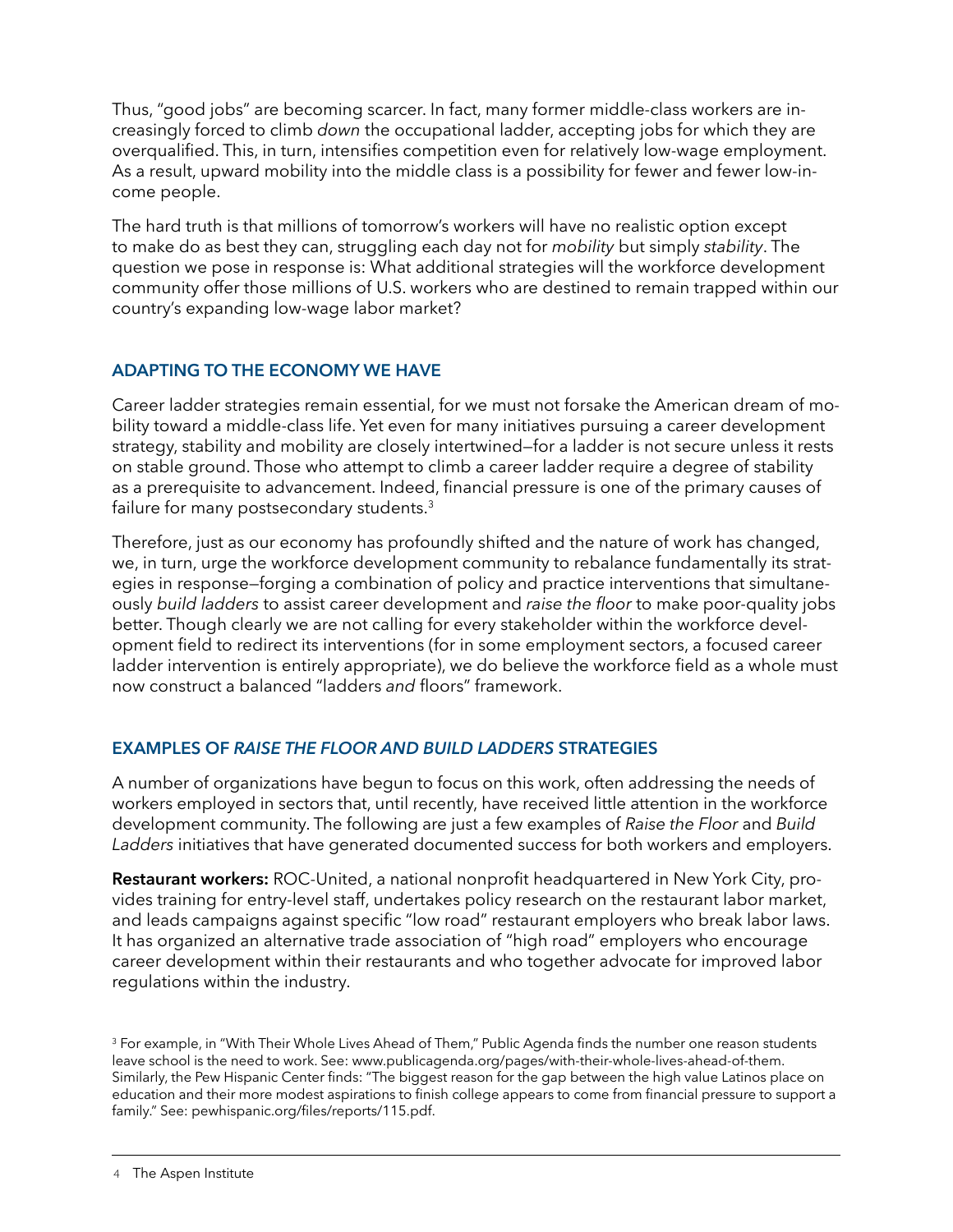**Construction workers:** The Workers Defense Project, a nonprofit, membership-based organization in Austin, Texas, helps workers in construction and related occupations advocate for better wages and working conditions. The organization builds policy and legislative campaigns, works directly with contractors to educate them about workplace standards and safe working conditions, and provides advocacy training and skill building opportunities for workers. WDP also participates in the national Day Labor Organizing network, which works with local organizations across the country to ensure safe environments for day laborers and to encourage career advancement opportunities. Over the last 10 years, WDP has supported legal actions that have helped workers recover nearly \$1 million in back wages.

**Health care workers:** PHI, a national nonprofit headquartered in the South Bronx, has created its own high-road home care agencies in New York and Philadelphia, employing over 2,500 workers, as model employers and training programs. PHI also undertakes policy research on the direct-care labor market, consults to a wide range of other high-road health care employers on training and employment best practices, trains supervisors of frontline staff, and leads policy campaigns, resulting in increases in compensation and improvements in job quality.

**Manufacturing workers:** In Chicago, the *Instituto del Progreso Latino* operates ManufacturingWorks, a sector-oriented workforce service center. In providing services, MW has implemented a tier system by which it rates companies based on worker compensation, bonuses and working conditions. MW sends placements to "better" businesses and is more responsive to their requests for incumbent-worker training or other training and recruitment assistance. At the same time, MW continues to engage with lower-tier businesses to better understand barriers that may prevent them from improving job quality and to consider strategies for overcoming those barriers. These businesses may benefit from other forms of business assistance, such as human resources consulting and workshops on lean manufacturing.

**Workers in a Specific Region:** The Wisconsin Regional Training Partnership, based in Milwaukee, begins with a foundational commitment to labor-management solutions and views worker success, business success and the economic development of the region all as key and interrelated goals. WRTP responds to specific skill needs of high-quality employers and develops tailored solutions, working with a network of nonprofit service providers and industry training partners to create entryways into high-quality employment for low-income Milwaukee residents. WRTP works within multiple industry sectors, ranging from construction to health care, and has a diverse funding base that includes privately negotiated training funds, philanthropic resources and public training dollars. WRTP's model is unique in its organizational and programmatic focus that incorporates the voice of organized labor together with the needs of industry as it crafts a strategy to support the creation of high-quality jobs and a skilled workforce. The result is an organization that has connected workers with some of the highest-quality jobs in its regional labor market as well as positioned workers' voices in dialogue with employers to address job-quality concerns. WRTP has achieved well-documented success for the workers it serves and has provided a productive forum for labor and management to work together to address job quality, workforce skills and related public policy issues for more than 20 years.

# **Defining** *Raise the Floor* **Strategies**

*Raise the floor* workforce development strategies are designed to improve poor-quality jobs held by low-income workers. As the examples above illustrate, interventions can be *practice-based* (working directly with employers and training programs) as well as *policy-based*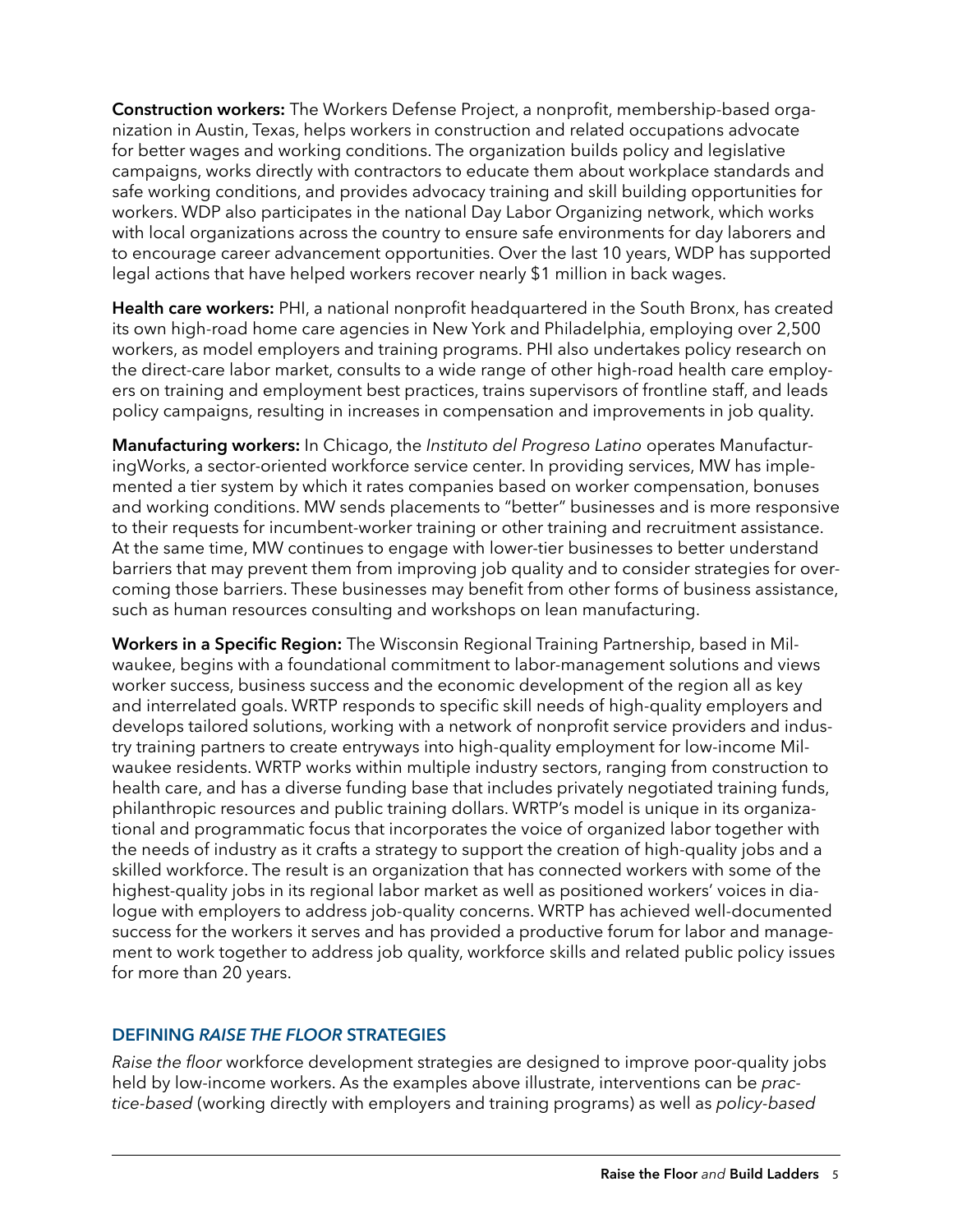(legislative or regulatory initiatives), and they often combine the two. Their intent is to improve low-wage jobs sufficiently—in terms of compensation, benefits, job design, training standards and a host of other measures—so that workers can secure a meaningful degree of stability and dignity in their work.

Historically, it is important to emphasize that addressing poor-quality jobs was always a primary tenet within the construct of "sectoral employment initiatives"—now a widely accepted strategic framework within the workforce development community. A sectoral strategy is a systems approach to workforce development that:

- Targets a specific set of occupations employing low-income individuals;
- Improves workers' employment-related skills;
- Meets the employment needs of businesses; and
- Creates lasting change in the labor market.

As early as 1995, and later in 2007, the Aspen Institute and PHI coauthored reports—commissioned by the Ford and Charles Stewart Mott foundations—that helped shape the definition of sectoral strategies.<sup>4</sup> Within that early sectoral framework, the Aspen Institute and PHI articulated two paths: removing barriers for low-income workers to access good jobs and improving poor-quality jobs. Both paths were embedded in an understanding of the industry context and the ability of workers to support business success and, in turn, participate in the fruits of that success. However, as sectoral strategies began to unfold in the intervening years, the workforce field focused extensively on access to existing good jobs (building ladders) and relatively little on improving bad jobs (raising the floor).

More recently, many practitioners, based in a variety of workforce development organizations, have forged successful *raise the floor* strategies. Some have designed regional advocacy approaches, such as advocating for a citywide "living minimum wage" for employees working for any company subcontracted by the municipality. Many others, including worker centers, have focused on a particular low-wage occupation—restaurant workers, home care aides, day laborers—developing sophisticated strategies to encourage, and in some cases require, employers within that targeted sector to adopt high-road practices for their low-wage employees.

In some cases, practitioners have combined *raise the floor* with *building ladders* strategies for example, improving training for entry-level staff, while at the same time dismantling racial and other barriers blocking promotion into higher-paid positions.

# **Raise the Floor Outcomes**

Combining *raise the floor* and *build ladders* strategies benefits not only low-wage workers but their employers and the wider economy as well. Below we outline examples of outcomes for this rebalanced strategy, which in turn require a variety of units of analysis.

<sup>4</sup> Peggy Clark and Steven L. Dawson, "Jobs and the Urban Poor: Privately Initiated Sectoral Strategies," *Published by the Aspen Institute*, November 1995, Online: www.aspeninstitute.org/sites/default/files/content/docs/pubs/JobsUrbanPoor.pdf. See also Maureen Conway, Amy Blair, Steven L. Dawson, and Linda Dworak-Muñoz, "Sectoral Strategies for Low-Income Workers: Lessons from the Field," *Published by the Workforce Strategies Initiative at the Aspen Institute*, 2007, Online: dev.aspenwsi.org/wordpress/wp-content/uploads/07-014.pdf.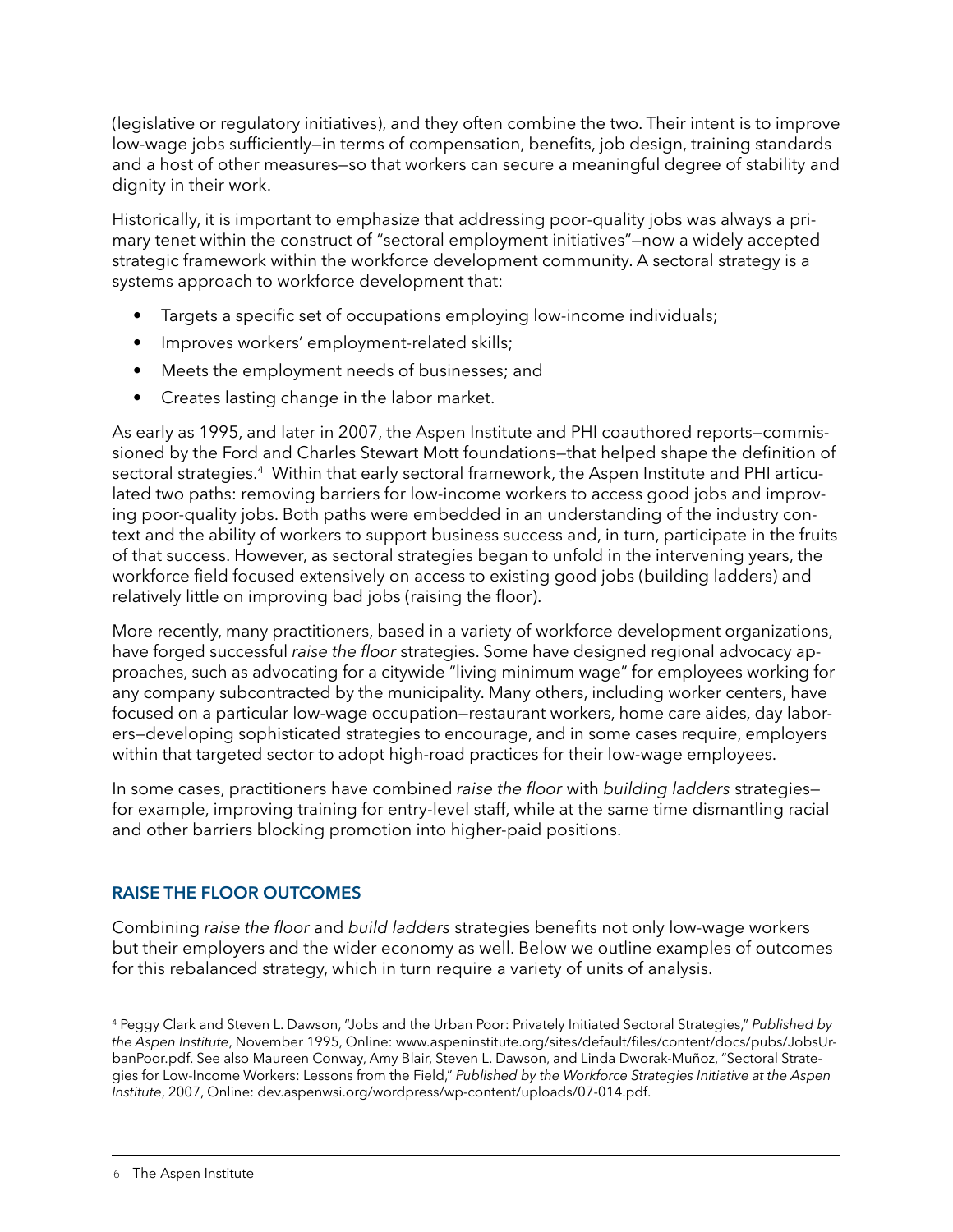Some of the following outcomes, such as improved wages, might be measured at an individual-worker level, while other outcomes, such as job redesign, might be measured at a firm level, and regulatory protection and enforcement might be measured at a city or a state level. These multiple levels are critical, as practitioners must remain mindful of the needs of individual workers, while also keeping an eye on larger industry and economic trends—in order to adjust strategy as the environment shifts.

Examples of outcomes for low-wage workers include:

- **• Higher compensation** linked to improved employee productivity and stability
- **• Improved benefits,** including health insurance, paid leave and retirement funds
- **• Job redesign** leading to:
	- o Full-time and predictable hours of work
	- o Increased decision-making participation in the workplace
- **• Access to promotions and career ladder opportunities**
- **• Protections against wage theft** and other forms of illegal worker exploitation
- **• A culture of respect** for all employees
- **• The right to organize**
- **• Grievance protection**
- **• Higher safety standards**
- **• Higher training standards**
- **• Improved supervision**
- **• On-the-job coaching** and peer-mentoring programs
- **• Emergency loan dollars** provided by the employer
- **• Improved access to public benefits and social services**

For employers, a successful *raise the floor* strategy can result in:

- **• Higher productivity** from a well-trained, stable workforce
- **• Lower recruitment and termination costs**
- **• Fewer management, supervisory and H.R. headaches**
- **Improved reputation** in the community

For the broader community, a successful *raise the floor* strategy will result in:

- **• Greater purchasing power and demand for goods and services in the community** as lower-wage workers tend to spend their income immediately on necessities
- **• Lower public assistance costs** as income increases and work and home stabilize
- **• More stable neighborhoods**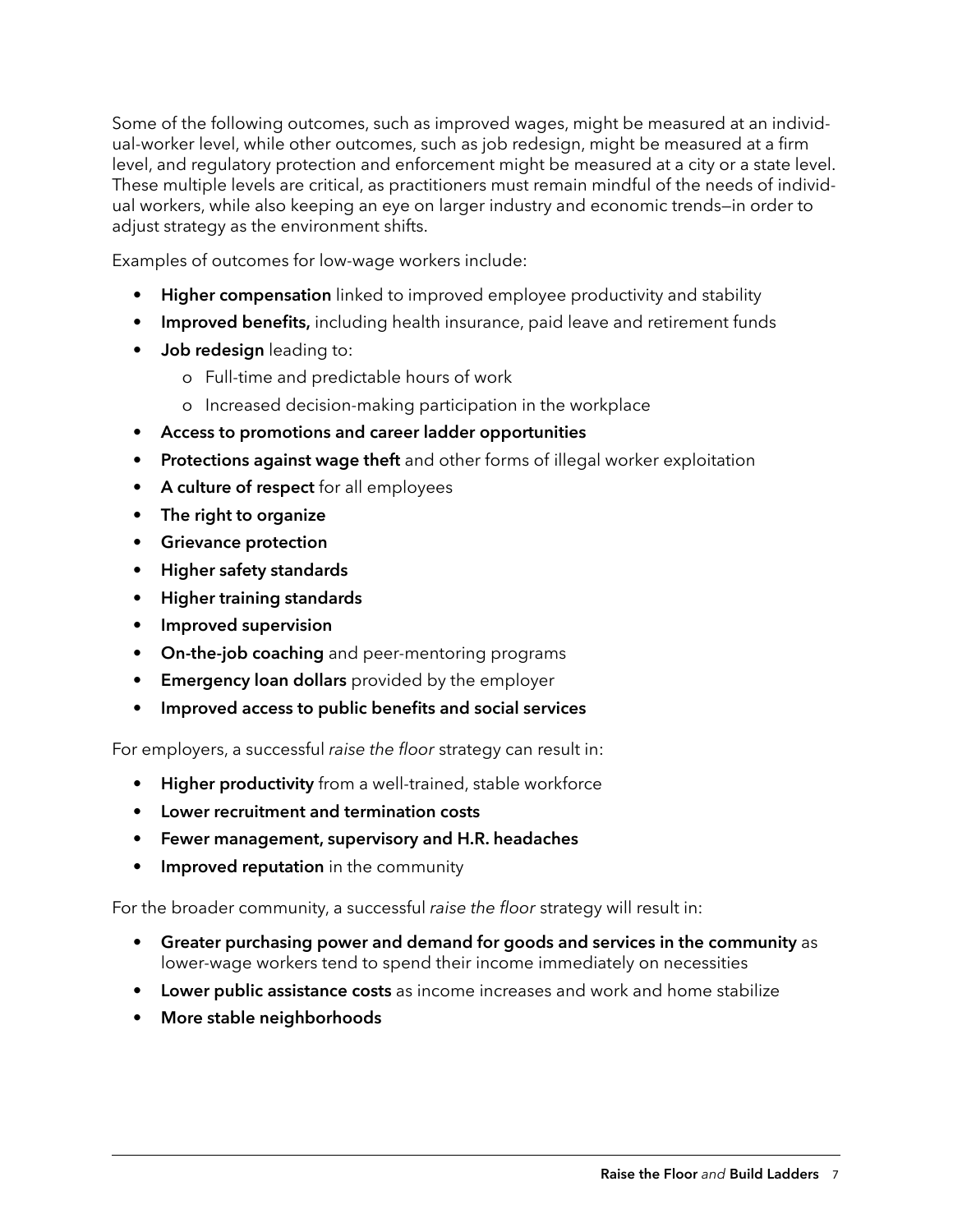## **Call for Exploration and Support**

We believe that the labor market of the next decade will look much like today's—producing an increasing proportion of low-wage jobs and only a limited supply of good jobs able to support a middle-class family. A field-wide workforce development strategy that focuses primarily on helping low-wage workers secure high-quality jobs will simply find too few jobs to meet the critical needs of millions of low-income workers.

Though each individual story may not result in as dramatic a narrative arc—climbing out of poverty into the middle class—*raise the floor* strategies can nonetheless provide hundreds of thousands of low-income people with an essential level of stability and dignity. Therefore, we call upon the workforce development community to explore and support balanced strategies across a wide field of interventions, including strategies to engage in the difficult challenge of making bad jobs better.

Already several funders, most notably the Ford, Kellogg and Surdna foundations and the Chicagoland Workforce Funder Alliance, are exploring a thoughtful combination of *raise the floor*  and *building ladders* strategies. Also, the U.S. Department of Labor, under the Obama Administration, has placed great focus on enforcing wage and hour regulations, issued proposed revisions for minimum-wage and overtime protection for low-wage home care workers, and made available OSHA-funded Susan Harwood training grants to a range of worker centers across the country.

With these initial investments, many workforce practitioners have already employed a range of successfully balanced *raise the floor* and *build ladders* interventions—with measurable results. Much more could be achieved with additional resources thoughtfully applied. We welcome all inquiries and debate.

# **ABOUT THE AUTHORS**

**Maureen Conway** is vice president of policy programs at the Aspen Institute and executive director of the Economic Opportunities Program (EOP). She founded EOP's Workforce Strategies Initiative (AspenWSI) and has led workforce research at the Aspen Institute since 1999. Today she leads a team of researchers and consultants in a variety of initiatives to identify and advance strategies that help low-income Americans gain ground in the labor market. In addition, she leads efforts to promote cross-sector dialogue through initiatives such as the Working in America conversation series, which brings leaders from business, academia, education, philanthropy, journalism, labor, and more together to .explore critical issues affecting low and moderate-income workers in the United States and ideas for improving and expanding economic opportunities for working people.

**Steven L. Dawson** has worked in the field of low-income community and cooperative enterprise development for 40 years. He has helped create and lead a range of for-profit and nonprofit social enterprises, and written extensively on low-wage workforce issues. He is the now-retired founder of PHI (Paraprofessional Healthcare Institute), and is currently a consultant on low-wage job-quality strategies.